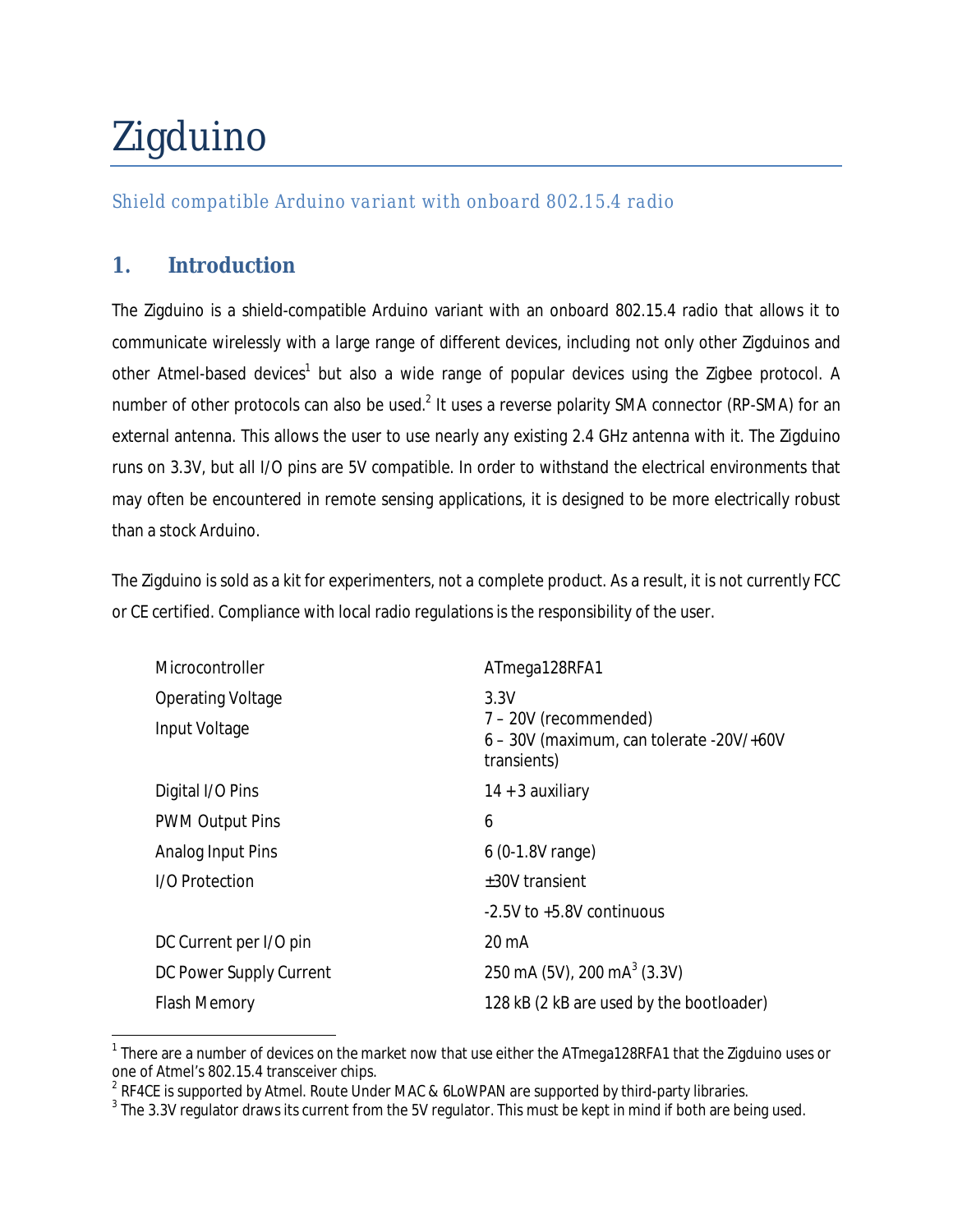| SRAM         | 16 kB                                    |
|--------------|------------------------------------------|
| EEPROM       | 4 kB                                     |
| Clock Speed  | 16 MHz                                   |
| Current Draw | 30 mA (transmitting, USB active, no I/O) |
|              | 15 mA (transmitting, no USB, no I/O)     |
|              | 6 mA (radio off, no USB, no I/O)         |
|              | $250 \mu A^4$ (sleep)                    |

# **2. Quick Start**

#### **2.1. Kit Contents**

Your kit should contain the following items:

| Quantity       | Item                                                    |
|----------------|---------------------------------------------------------|
| 1              | Zigduino PCB                                            |
| 2              | 1x8 female pin headers (digital pins)                   |
| $\mathfrak{p}$ | 1x6 female pin headers (power & analog pins)            |
| 1              | 1x3 female pin header (SPI connector)                   |
| 1              | 1x2 female pin header (I <sup>2</sup> C/Wire connector) |
| 1              | 2x3 male pin header (ICSP connector)                    |
| 1              | 2.1mm barrel jack (DC power connector)                  |
|                | RPSMA PCB edge connector                                |

#### **2.2. Assembling the Board**

The Zigduino is shipped without its through-hole connectors or the RP-SMA connector soldered on. None of the three solder jumpers used to configure the board are completed either. In order to use all of the functions of the board, you need to solder on the connectors and select the functions of the pins controlled by the solder jumpers. You will need a soldering iron, a supply of flux, and a supply of fluxcore solder intended for electronics use.

 4 This is almost entirely due to the quiescent draw of the regulators.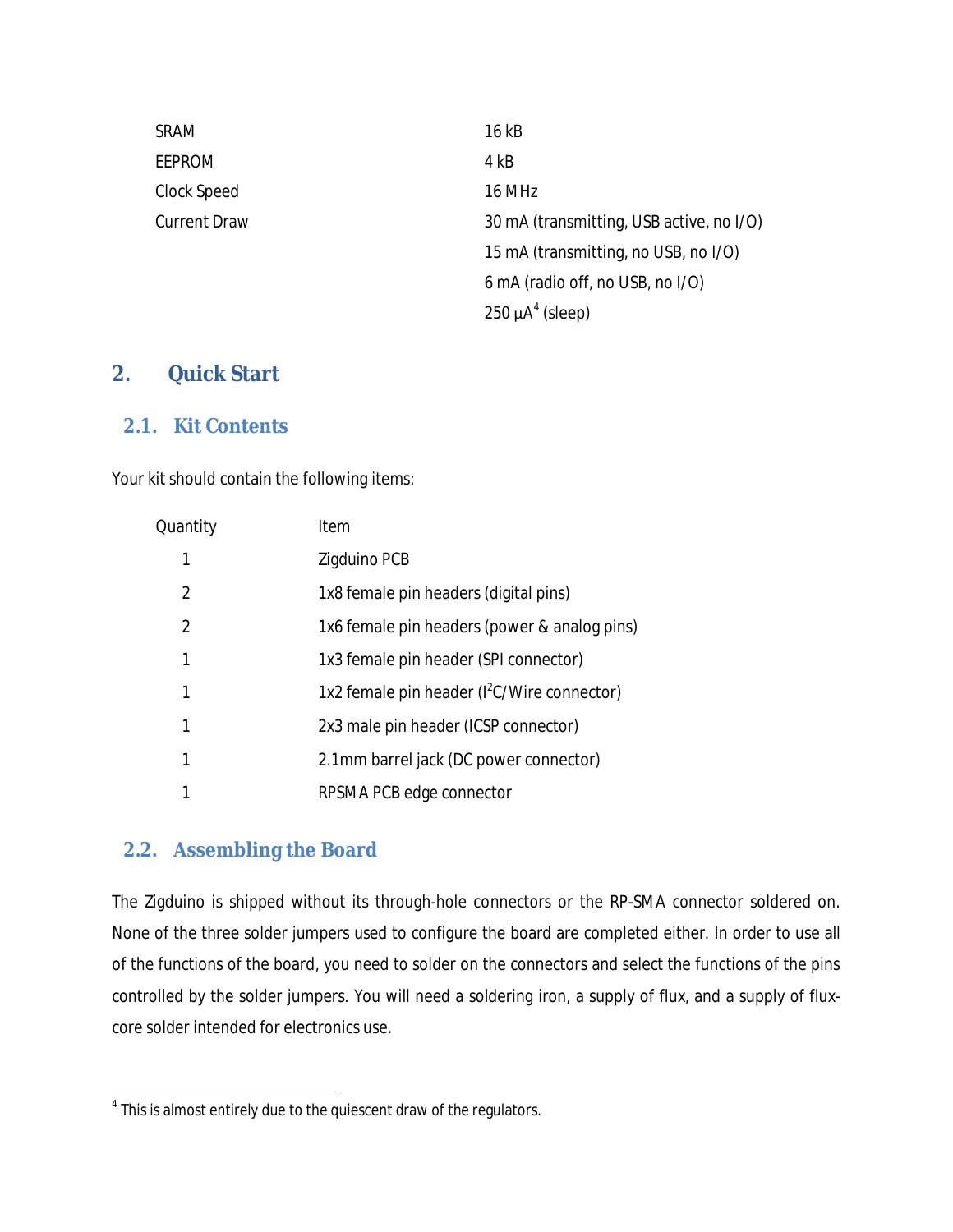It is easiest to start by soldering on the RF connector. This connector needs to be soldered on to the edge of the board. If you hold the board such that the USB connector is on the left, the RF connector pads are on the right hand side of the board, aligned with the lower edge of the main processor. There are three pads on the front side of the board and two on the back. The connector should slip easily over the edge of the board, with three fingers on top and two on the bottom. Follow these steps to install it:

- 1. Apply a generous coat of flux to the pads on both sides of the PCB and the connector fingers.
- 2. Slide the connector into place and align it with its pads.
- 3. Heat one of the connector fingers and its adjoining pad until the solder flows over both. Add enough solder to make a complete joint.
- 4. Repeat step 3 for the rest of the connector fingers, making sure to get all five fingers.
- 5. Inspect the connector to make sure there are no shorts between the center finger on the top side and the ground pads or other fingers. Use a continuity meter to confirm that there are no shorts.

Next, solder the standard Arduino headers to the board. A shield is often useful for lining up the headers and keeping them straight while you solder them in. If you wish to install the I2C, ICSP, or SPI headers, insert them into the board and solder them down. Turning the board and laying it on the bench such that the bench holds the headers in to the board makes it easier to solder these connectors on. Lastly, solder on the power connector. You'll need to hold it in with a finger or clamp while you solder on the first pin.

# **2.3. Configuring the Board**

There are three solder jumpers on the back of the board. These jumpers are provided to maintain pin compatibility with all existing shields. They select the connections to digital pin 11 and to analog pins 4 and 5. Neither option is selected on the board as shipped. In order to make one of the two connections, follow these steps:

- 1. Apply a generous coating of flux over the jumper.
- 2. Lay your soldering iron over the two contacts you wish to join.
- 3. Feed solder into the joint until you have a good puddle of solder wetted to both contacts.
- 4. Slowly and carefully slide your iron out of the puddle sideways, leaving a solder jumper across two contacts.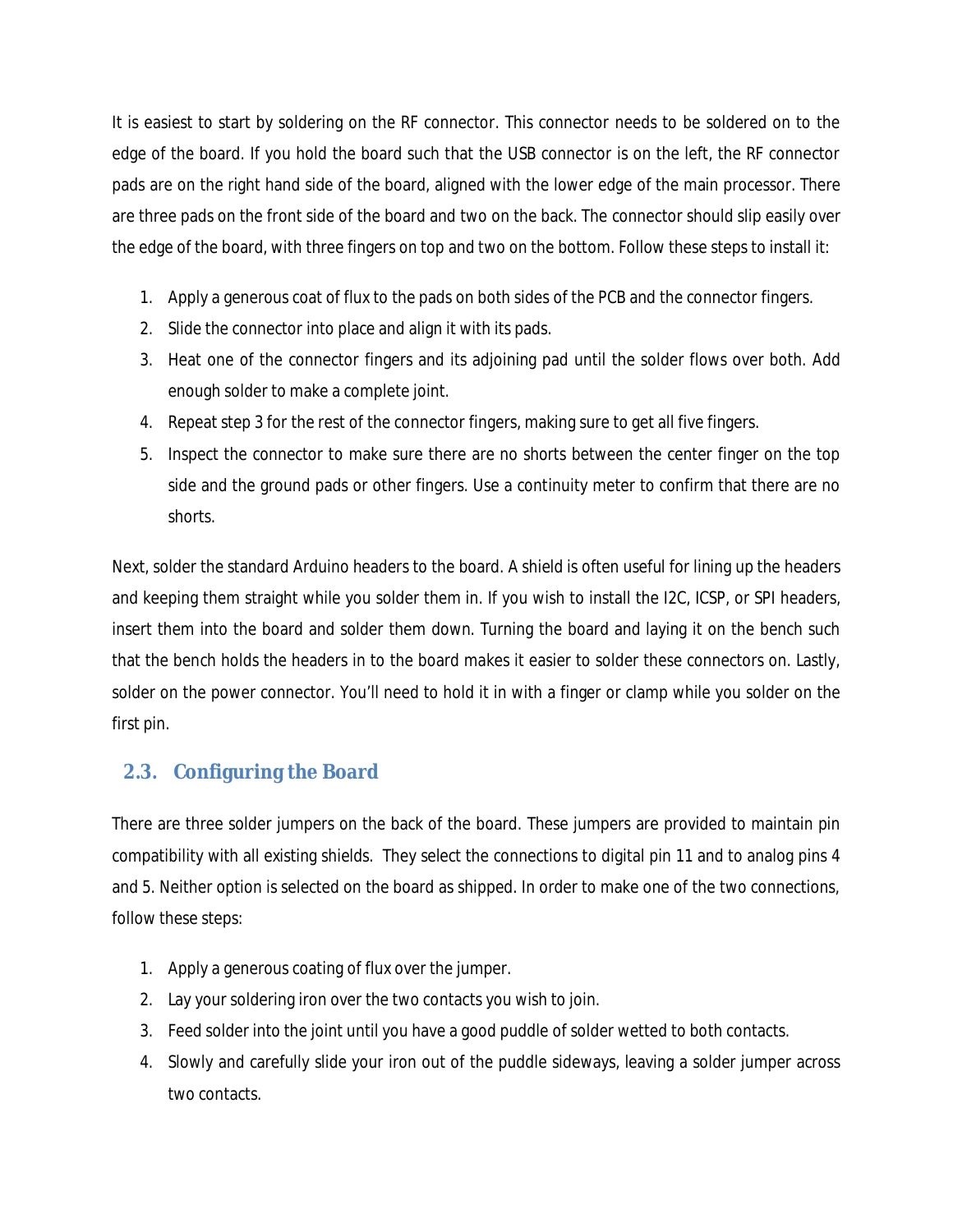Digital pin 11 may be selected to be either an analog/PWM output or the MOSI line of the SPI bus. When configured as an SPI pin, it is referenced as pin 20. MOSI is always available on the SPI connector.

Analog pin 4 may be selected to be either an analog input or the SDA line of the  $I^2C$  (Wire) bus. When configured as SDA, it is referenced as pin 21. The SDA line is always available in the l<sup>2</sup>C connector.

Analog pin 5 may be selected to be either an analog input or the SCL line of the  $I^2C$  (Wire) bus. When configured as SCL, it is references as pin 22. The SCL line is always available in the l<sup>2</sup>C connector.

# **2.4. Installing the Environment**

In order to use the Zigduino with the Arduino environment, you must perform the following steps:

- 1. Upgrade your avr-gcc to version 4.3.3 or later and avr-libc to 1.6.7 or later. On Windows, you can do this by unzipping WinAVR-201001011 or later over the contents of your arduino- \*/hardware/tools/avr directory. On OS X, upgrade to the most recent version of Crosspack. On Linux, update your installation of avr-gcc and avr-libc.
- 2. Copy the zigduino directory into your arduino-\*/hardware/arduino/cores directory.
- 3. Append the contents of zigduino-board.txt to your arduino-\*/hardware/arduino/boards.txt file.

After you have completed these steps, you should have a 'Zigduino' entry in your Tools > Boards pull down. Switch to this option to compile your sketches for the Zigduino.

# **2.5. Fetching & Installing RF Libraries**

There are currently two 802.15.4 libraries supported by Atmel. Atmel requires registration for downloads of all of their libraries. Their EULA is not horribly onerous, but it does require that you pay them royalties if you use libraries in a commercial product.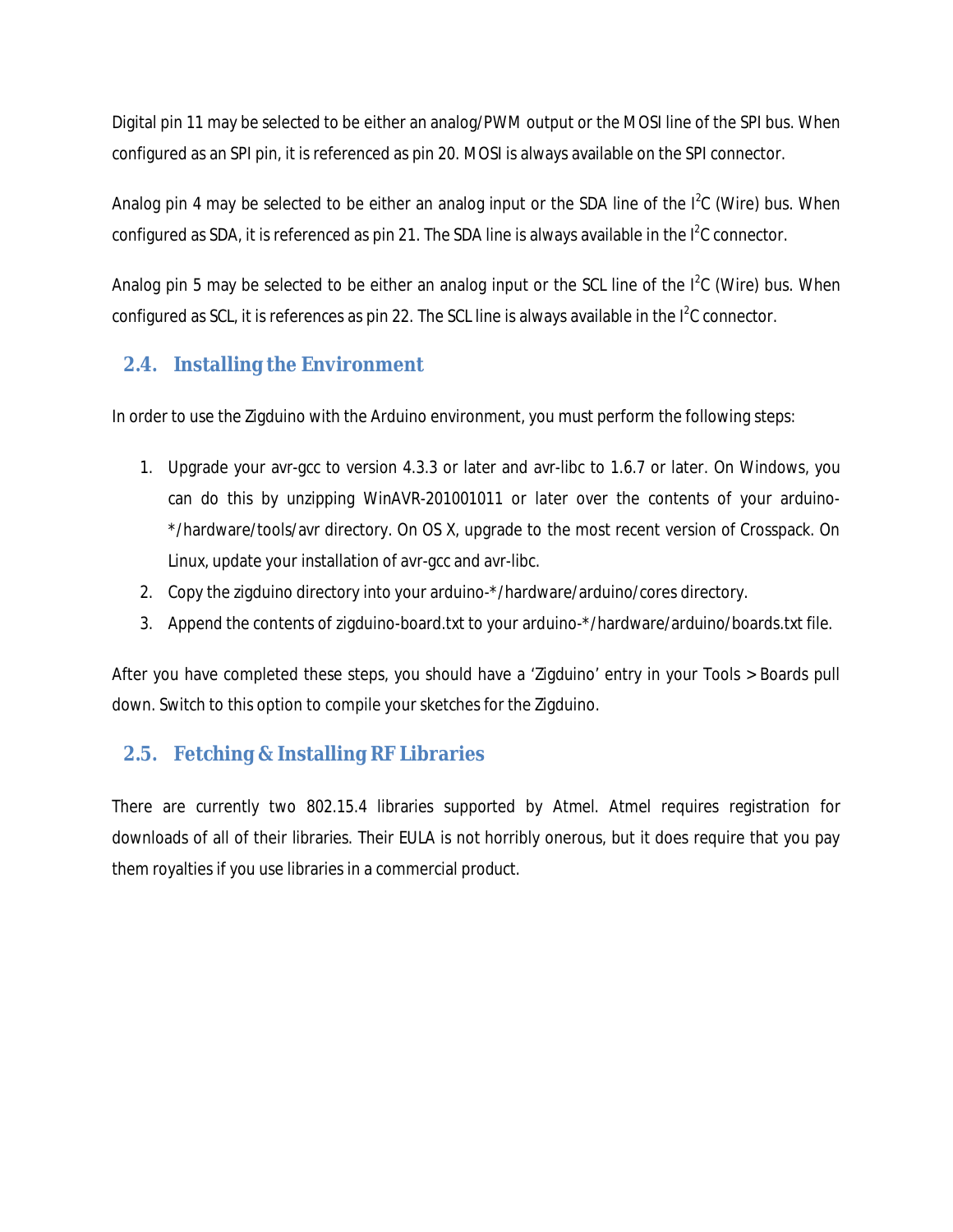#### **2.5.1. IEEE 802.15.4 MAC**

This is the only source-available library provided by Atmel, and therefore is the only one that can be compiled directly from the Arduino environment.<sup>5</sup> It is designed to abstract the hardware of the different supported Atmel platforms.

In order to install the MAC library, first download it from Atmel.<sup>6</sup> Unpack the zip file in to your arduino-\*/libraries directory. In order to compile from the Arduino environment, you must copy all of the .c and .h files from the various subdirectories up to the main directory. Make sure you copy the specifically Zigduino versions for those header (\*.h) files that have multiple versions.

#### **2.5.2. BitCloud – ZigBee Pro**

 $\overline{a}$ 

This library allows the Zigduino to interoperate with other ZigBee devices and networks. It is available only in a pre-compiled form. Therefore, you will need to use WinAVR, AVR Studio, or some related compiler in order to use it. Download the version for the megaRF zip file from Atmel,<sup>7</sup> unpack it, and follow the instructions in the quick start guide.

 $^5$  The Arduino environment, as of arduino-0022, does not support pre-compiled libraries. It also does not correctly support libraries arranged in multiple subdirectories. 6

http://www.atmel.com/dyn/products/tools\_card.asp?tool\_id=4675&category\_id=163&family\_id=676&subfamily\_ id=2124 7

http://www.atmel.com/dyn/products/tools\_card.asp?tool\_id=4495&category\_id=163&family\_id=676&subfamily\_ id=2124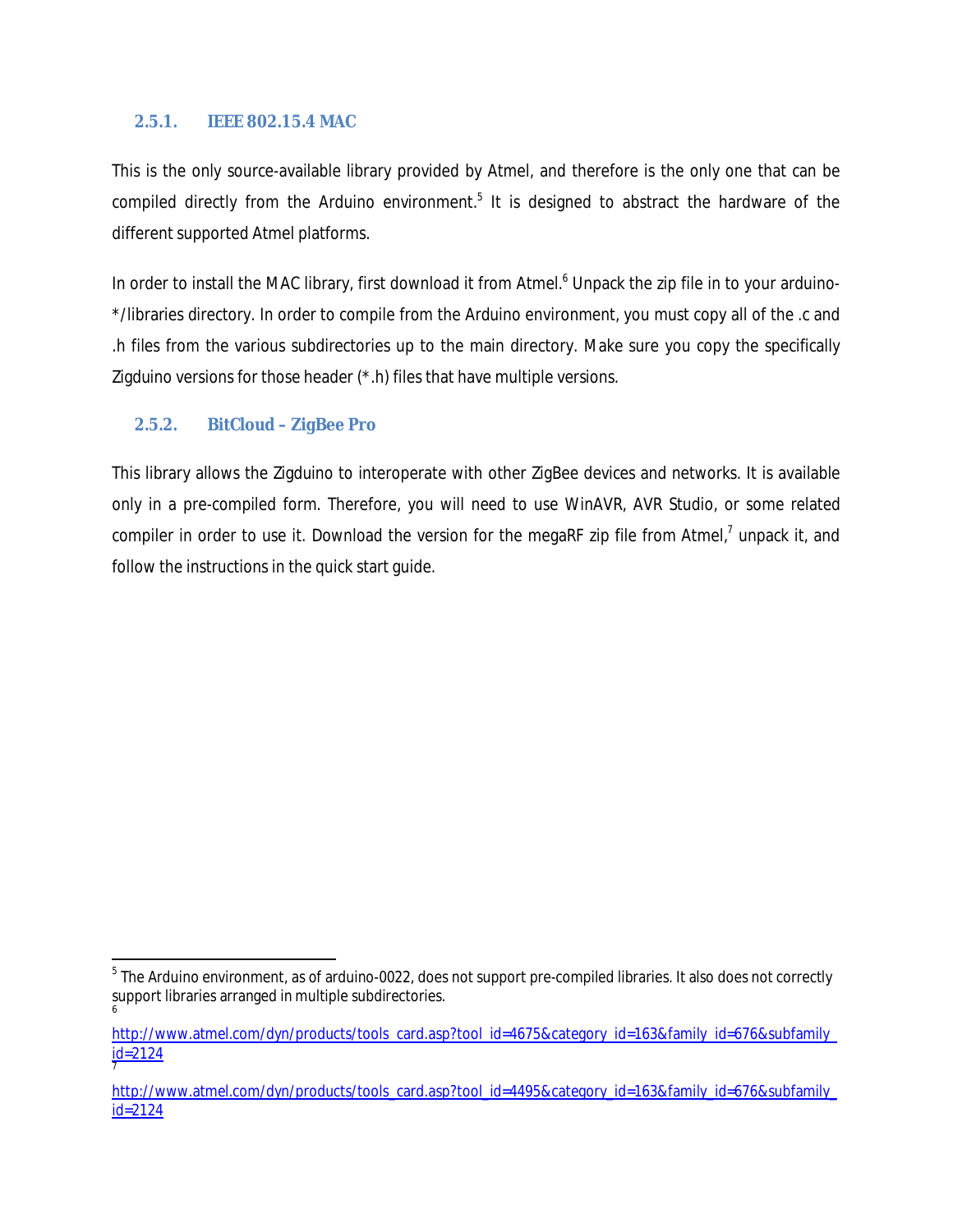# **3. Hardware Overview**



# **3.1. Board Layout**

The layout of the Zigduino follows that of the stock Arduino, particularly with respect to the location of the standard headers. This is to provide maximum compatibility with the existing array of shields on the market. The only significant difference among these connectors is that the Zigduino uses a

There are three additional connectors as well:

- **SPI** This connector carries the three pins of the SPI bus, **MOSI**, **MISO**, and **SCK**. While the **MOSI** pin on the ordinary digital connector (pin 11) may be configured to be a **PWM** output instead, the one on the SPI connector is always **MOSI**. See the Configuration section for more information.
- **RF** This is the antenna connector for the integrated 802.15.4 radio transceiver.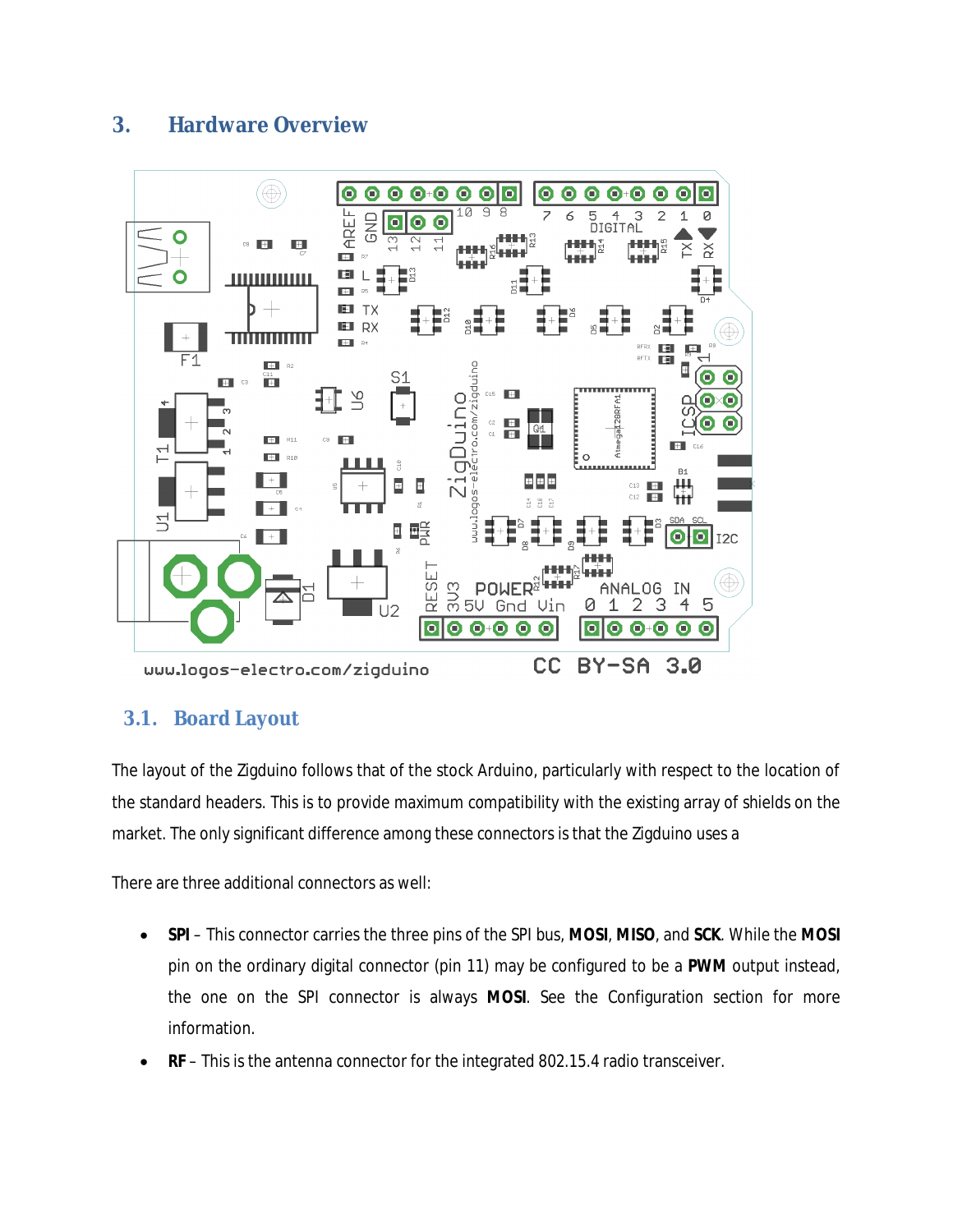• **I<sup>2</sup>C** – This connector carries the two pins of the I<sup>2</sup>C bus (accessed through the Wire library), **SDA** and **SCL**. Analog pins 4 and 5 may also be configured to carry these pins as well, but this connector always has them. See the Configuration section for more information.

# **3.2. Digital Pins**

Each of the 14 digital pins of the Zigduino can be used as an input or output, using pinMode(), digitalWrite(), and digitalRead(). Each pin operates at 3.3V and can source or sink 10 mA. Each also has an internal pullup, which is disabled by default. Each pin is protected against ±30V transients and can tolerate continuous 5V input.

Care must be taken not to exceed the power ratings of the 100 ohm protection resistors, which is 62.5 mW per element. This limits the continuous voltage that the pins can tolerate to between -2.5V and +5.8V.

The digital pins include the following additional functions:

- **Serial: 0 (RX) and 1 (TX)** -- Used to transmit and receive TTL serial data. These pins are connected to the corresponding pins on the FTDI USB interface chip.
- **PWM: 3, 5, 6, 9, 10, and 11** -- Provides 8-bit PWM output with the analogWrite() function. Pin 11 must be selected for PWM operation with the solder jumper on the back of the board.
- **SPI: 11 (MOSI), 12 (MISO), 13 (SCK)** -- These pins support SPI communications using the SPI library. Pin 11 must be selected for SPI operation with the solder jumper on the back, or SPI must be accessed with the SPI connector.
- **LED: 13** -- This is the built-in LED on digital pin 13. When the pin is high, the LED is on.
- **External Interrupts: 2, 3, 6, and 7** -- These pins can be configured to trigger and interrupt on a low value, high value, or an edge. See the attachInterrupt() function for details. The two l<sup>2</sup>C pins can also be used as interrupts.

# **3.3. Analog Pins**

The six analog input pins, labeled A0 - A5, are likewise protected against ±30V spikes and can tolerate continuous 5V input. Each provides 10 bits of resolution and measures 0 - 1.8V. It is possible to change to a lower top voltage through use of the AREF pin and the analogReference() function.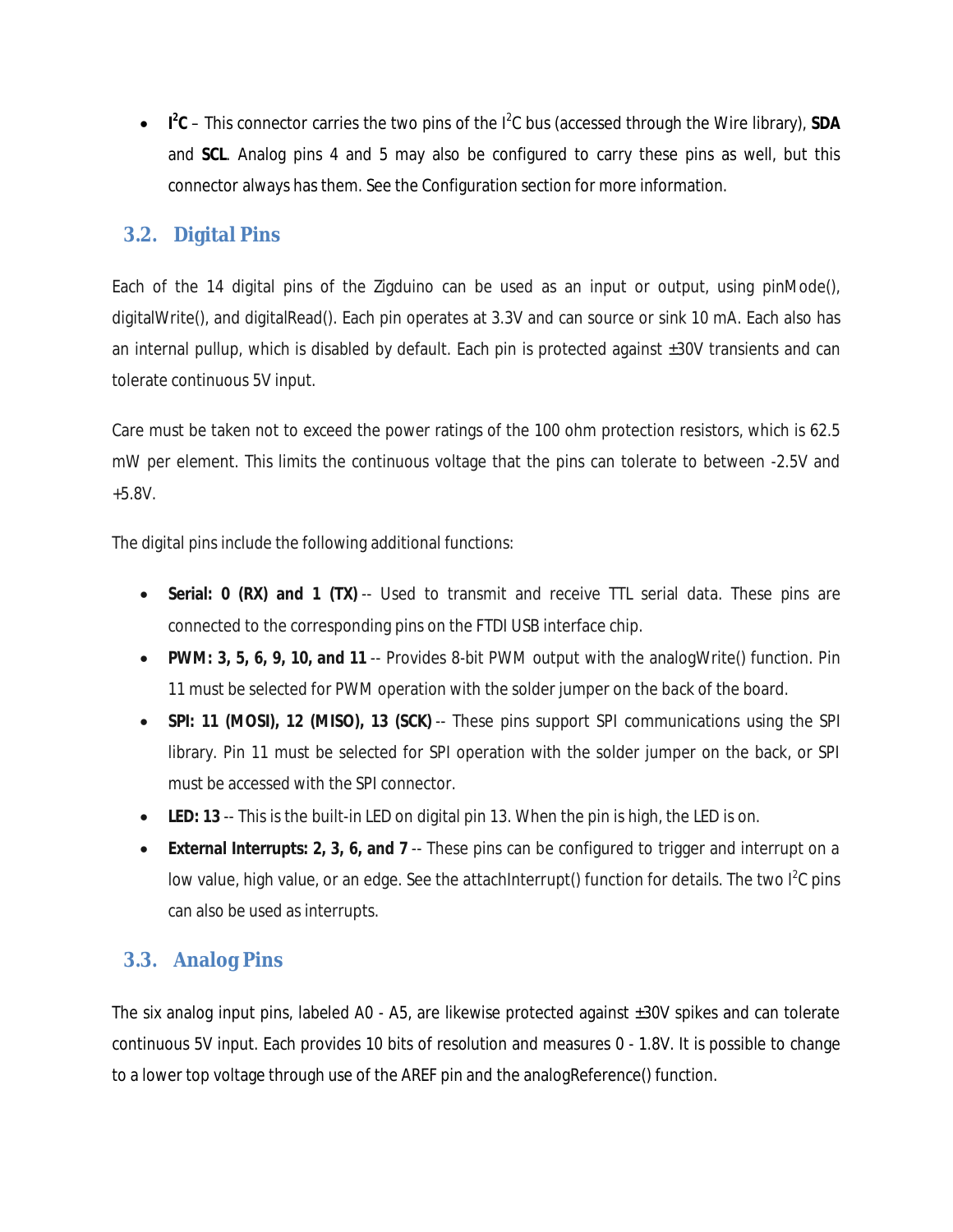There are two jumper-selectable special function pins in the analog section:

• **I<sup>2</sup>C: A4 (SDA) and A5 (SCL)** -- These pins support I<sup>2</sup>C communications using the Wire library. They must be selected for  $1^2C$  operation with the jumpers on the back or  $1^2C$  must be accessed through the  $I^2C$  connector. They can also be configured as interrupts.

# **3.4. Power & Ground**

The Zigduino can be powered through the USB connection or with an external power supply. The power source with the highest voltage is selected automatically.

External power can be supplied via a wall wart or a battery. It can be connected with a 2.1mm centerpositive plug inserted into the power jack. Alternately, external power can be connected through the GND and VIN pins of the POWER header.

The board will operate correctly on an input voltage between 6V and 30V. It will survive transients as large as -20V or +60V. However, higher supply voltages may cause excessive heat dissipation at higher current draws. The input voltage regulator has integral overtemperature protection, so you can't permanently damage the board this way. However, the board may not work correctly under these circumstances.

The power pins are as follows:

- **VIN** -- The input voltage to the Arduino board when it is running from external power, i.e. not USB bus power.
- **5V** -- The regulated 5V used to power 5V components on the board and external 5V shields. It comes either from the USB or from the VIN via the 5V regulator. Maximum current draw is 250 mA.
- **3V3** -- The regulated 3.3V supply that powers the microcontroller. It is derived from the 5V bus via a second regulator. Maximum current draw is 200 mA.
- **GND** -- Ground pins.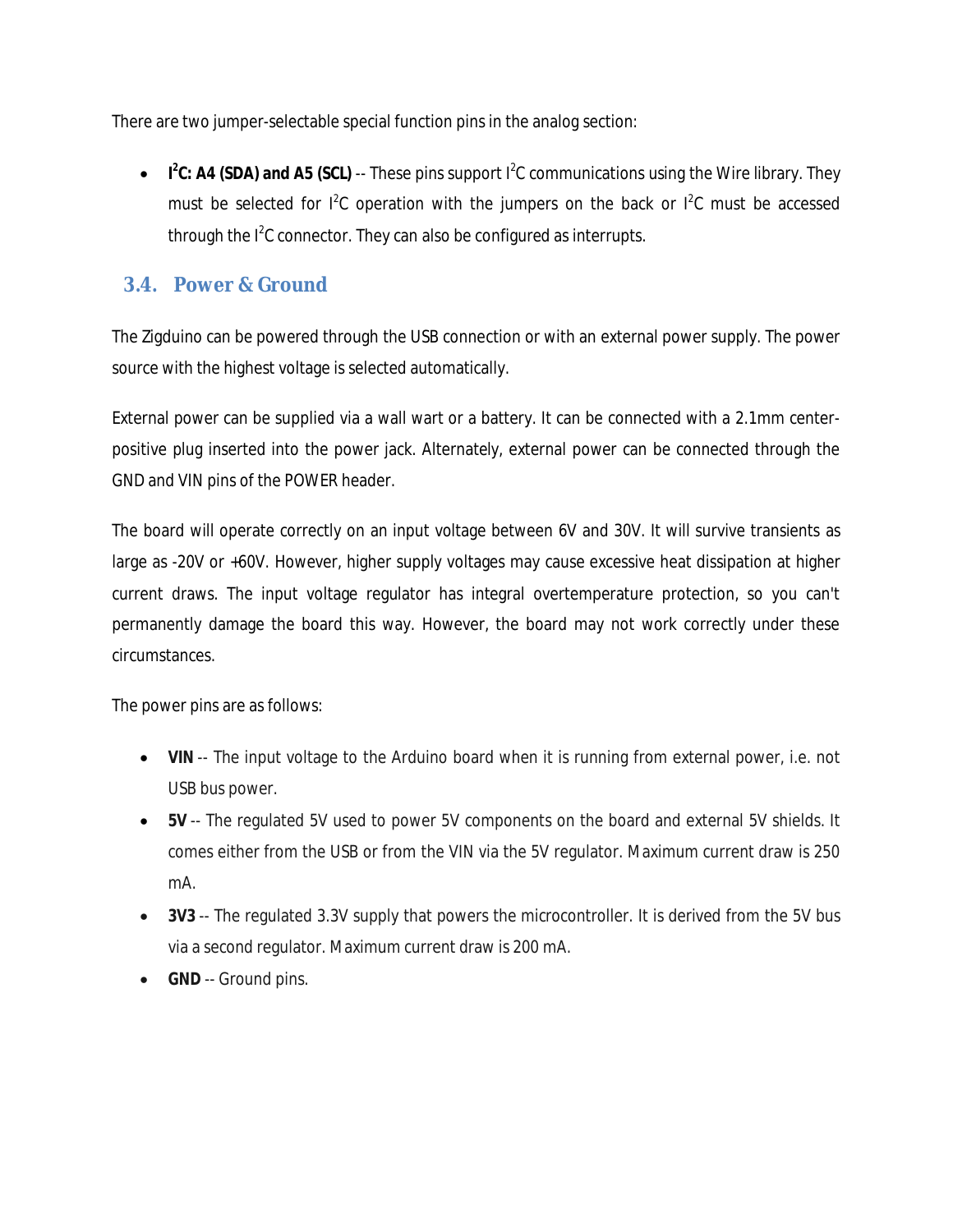#### **3.5. Wireless**

There are two distinct groups of wireless-related components on the board. The first group, consisting of the blocking capacitors, the balun, and the antenna connector, is located just below the ICSP connector.

The second group is the wireless link lights and their resistors, located above and to the left of the ICSP connector. There are two of them, **RFRX** and **RFTX**. These two LEDs are controlled by digital pins 23 and 24, respectively. The Atmel MAC configuration files we provide map these LEDs appropriately.

#### **3.6. ICSP**

The ICSP programming connector is located in the standard place for an Arduino board. This provides compatibility with certain shields that use it to access the SPI bus.

### **3.7. Configuration**

There are three solder jumpers on the back of the board. These jumpers are provided to maintain pin compatibility with all existing shields. They select the connections to digital pin 11 and to analog pins 4 and 5. All jumpers are open as shipped. Each is located as close as practicable to the pin they control.

#### **3.8. Pin Arrangement**

All of the pins, and the two status LEDs, are all accessible as digital pins. Here is how they are arranged:

| <b>Pin Name</b> | <b>Digital Equivalent</b> | <b>Alternate</b>      | <b>Function</b>                            |
|-----------------|---------------------------|-----------------------|--------------------------------------------|
| 0               | 0                         |                       | Serial receive                             |
|                 |                           |                       | Serial transmit                            |
| $\overline{2}$  | $\overline{2}$            |                       | Interrupt 0                                |
| 3               | 3                         |                       | PWM, Interrupt 1                           |
| 4               | 4                         |                       | <b>PWM</b>                                 |
| 5               | 5                         |                       |                                            |
| 6               | 6                         |                       | PWM, Interrupt 2                           |
|                 | ⇁                         |                       | Interrupt 3                                |
| 8               | 8                         |                       | <b>PWM</b>                                 |
| 9               | 9                         |                       | <b>PWM</b>                                 |
| 10              | 10                        |                       | <b>PWM</b>                                 |
| 11              | 11                        | SPI MOSI, defaults to | PWM, SPI MOSI, or not connected, depending |
|                 |                           | not connected         | on jumper configuration.                   |
| 12              | 12                        |                       | SPI MISO                                   |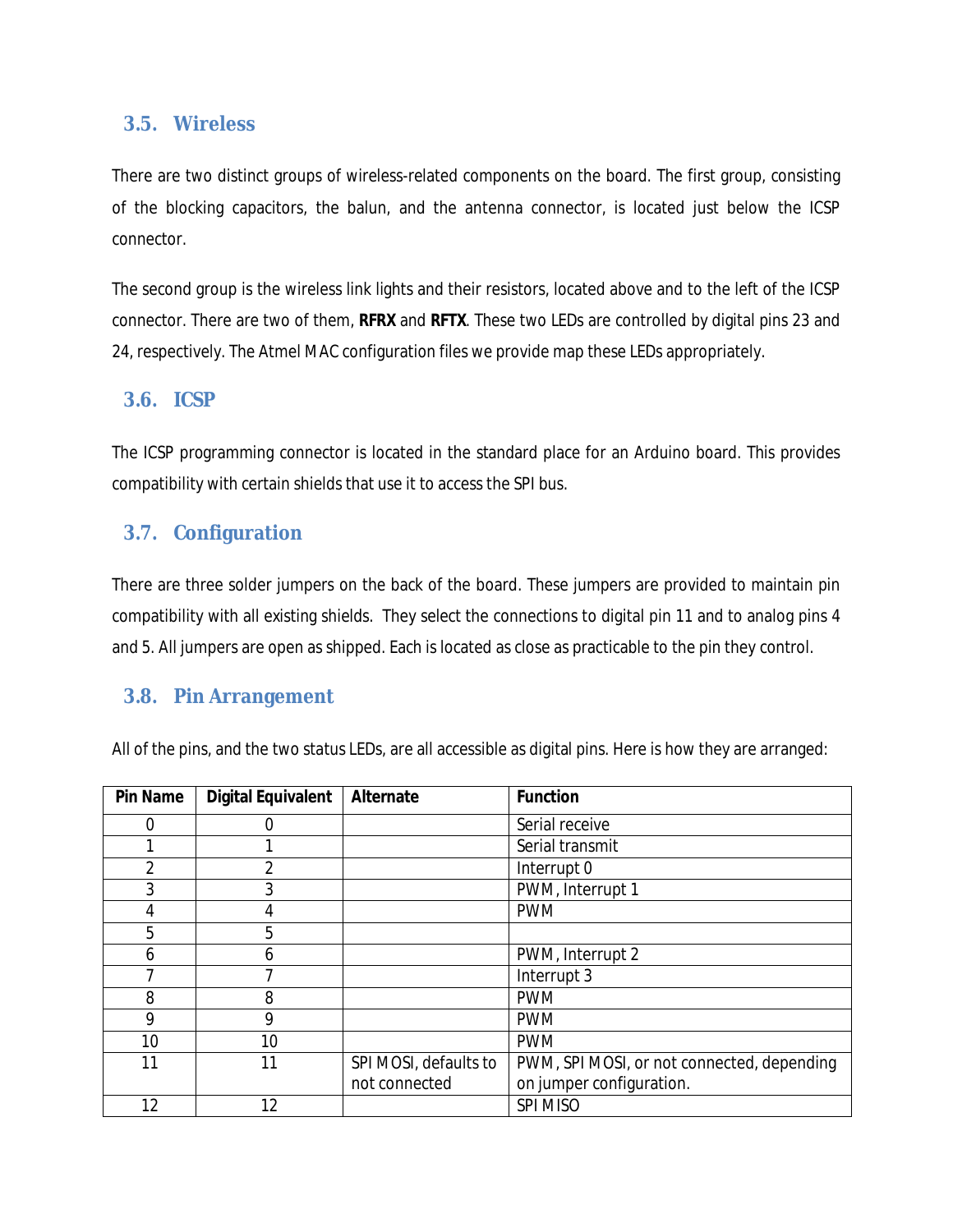| <b>Pin Name</b> | <b>Digital Equivalent</b> | <b>Alternate</b>       | <b>Function</b>                                        |
|-----------------|---------------------------|------------------------|--------------------------------------------------------|
| 13              | 13                        |                        | <b>SPI SCK</b>                                         |
| A <sub>0</sub>  | 14                        |                        | Analog Input                                           |
| A1              | 15                        |                        | Analog Input                                           |
| A2              | 16                        |                        | Analog Input                                           |
| A <sub>3</sub>  | 17                        |                        | Analog Input                                           |
| A4              | 18                        | $I2C$ SDA, defaults to | Analog input, I <sup>2</sup> C SDA/Interrupt 5, or not |
|                 |                           | not connected.         | connected, depending on jumper                         |
|                 |                           |                        | configuration                                          |
| A <sub>5</sub>  | 19                        | $I2C$ SCL, defaults to | Analog input, I <sup>2</sup> C SCL/Interrupt 6, or not |
|                 |                           | not connected.         | connected, depending on jumper                         |
|                 |                           |                        | configuration                                          |
| <b>SCK</b>      | 12                        |                        | <b>SPI MISO</b>                                        |
| <b>MISO</b>     | 13                        |                        | <b>SPI SCK</b>                                         |
| <b>MOSI</b>     | 20                        |                        | <b>SPI MOSI</b>                                        |
| <b>SDA</b>      | 21                        |                        | $12C$ SDA, Interrupt 5                                 |
| SCL             | 22                        |                        | $12C$ SCL, Interrupt 6                                 |
| <b>RFTX</b>     | 23                        |                        | Transmit status light for the radio                    |
| <b>RFRX</b>     | 24                        |                        | Receive status light for the radio                     |

# **4. Software Overview**

# **4.1. The Arduino Environment**

The current Zigduino environment is based on the arduino-0018. It will be updated to Arduino 1.0 shortly after that baseline is released. In order to use the Zigduino with the standard Arduino environment, you must upgrade to a version of avr-gcc and avr-libc that support the Atmega128RFA1 chip. You must also add the Zigduino to your boards.txt file and the zigduino/ core files directory to your hardware/cores/ directory. Here are the instructions for Windows:

- Back up your arduino installation
- Download the zipball from http://www.github.com/logoselectromechanical/Zigduino/master/zipball.
- Unzip the archive in your arduino-00\*\*/hardware directory.
- Restart the Arduino IDE. There will be a new entry for the Zigduino in the Tools>Boards dropdown.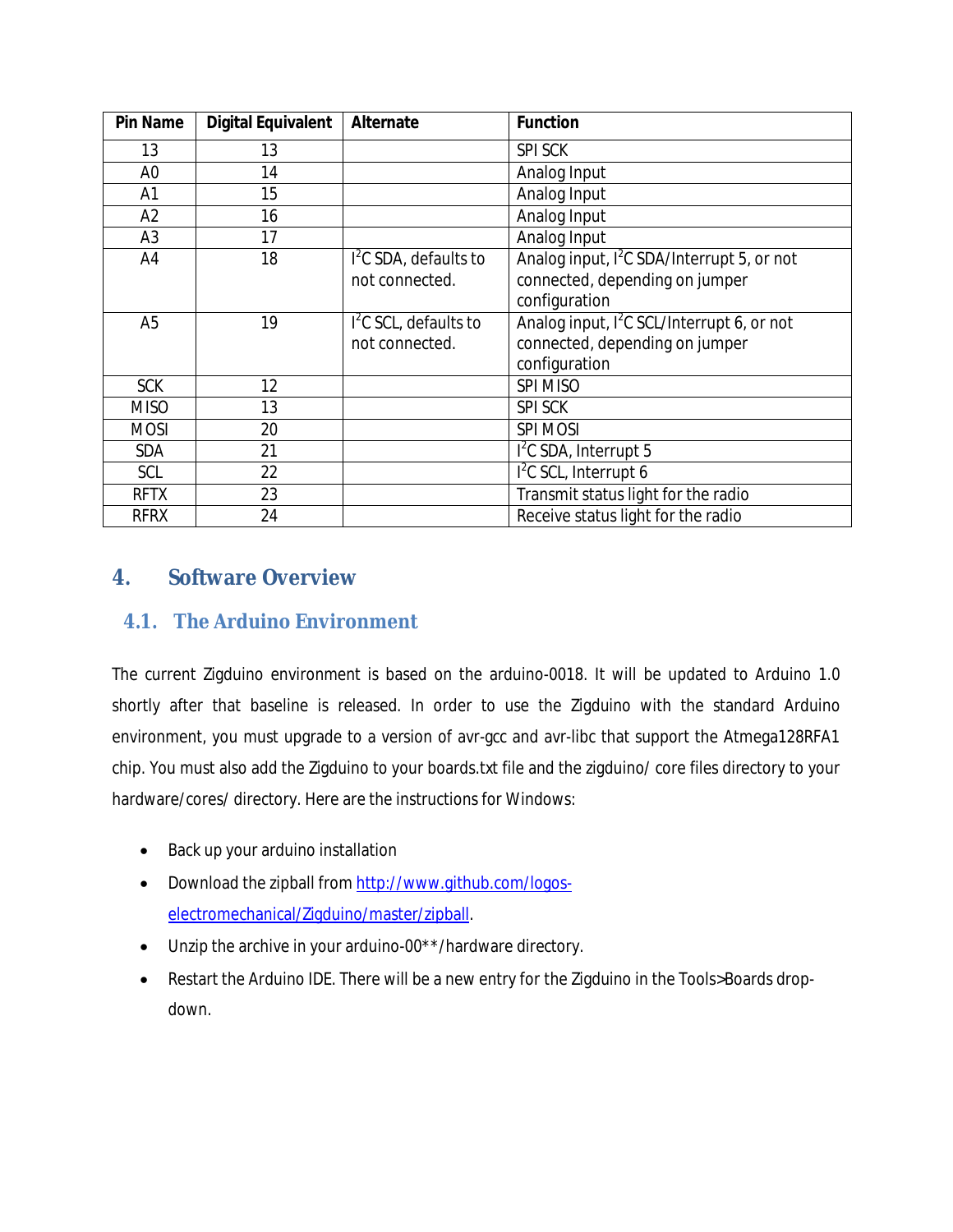For non-Windows platforms, don't unpack the tools/avr directory of the archive.<sup>8</sup> You will need to install avr-gcc-4.3.2 or later and avr-libc-1.6.7 or later in order to compile for the Atmega128RFA1. This should not negatively impact compilation for other chips.

# **4.2. Arduino Libraries**

The Arduino libraries are based on the core libraries, and therefore most of them should work correctly. However, they have not been completely tested with the Zigduino and therefore are not guaranteed to work at this time.

# **4.3. Atmel IEEE 802.15.4 MAC**

The Atmel IEEE 802.15.4 MAC provides a hardware abstraction layer and the link layer<sup>9</sup> for connections for user applications and the more sophisticated libraries offered by Atmel. It can also be used for direct point to point networking with little overhead. Follow these steps to install it:

- Download the IEEE 802.15.4 MAC library from Atmel (http://atmel.com/dyn/products/tools\_card.asp?tool\_id=4675) and unpack it to a convenient location.
- Copy the contents of the MAC v 2 4 2 directory over the MAC installation directory. This puts the board definition files in the correct place in the tree.
- Copy all header and source files  $(*.h & *.c)$  files into the top level directory. In the cases of architecture headers, make sure you copy the Zigduino versions.
- Read the user quide in MAC\_v\_2\_4\_2/Doc/User\_Guide/AVR2025\_User\_Guide.pdf

# **4.4. BitCloud**

Atmel BitCloud is a full-featured ZigBee PRO stack. This software is completely compatible with the ZigBee PRO platform. It has both an easy to use C API and accepts serial AT commands. It is capable of supporting large mesh networks. You must register with Atmel in order to download it, and it is not open source, but it will give you full compatibility with other ZigBee devices, including XBee modules. In order to install the software, follow these steps:

 Register and Download the software from Atmel at http://www.atmel.com/dyn/resources/prod\_documents/BitCloud\_MEGARF\_1\_11\_0.zip

 8 This contains the latest version of WinAVR, which installs avr-gcc and avr-libc under Windows. 9 OSI Layer 2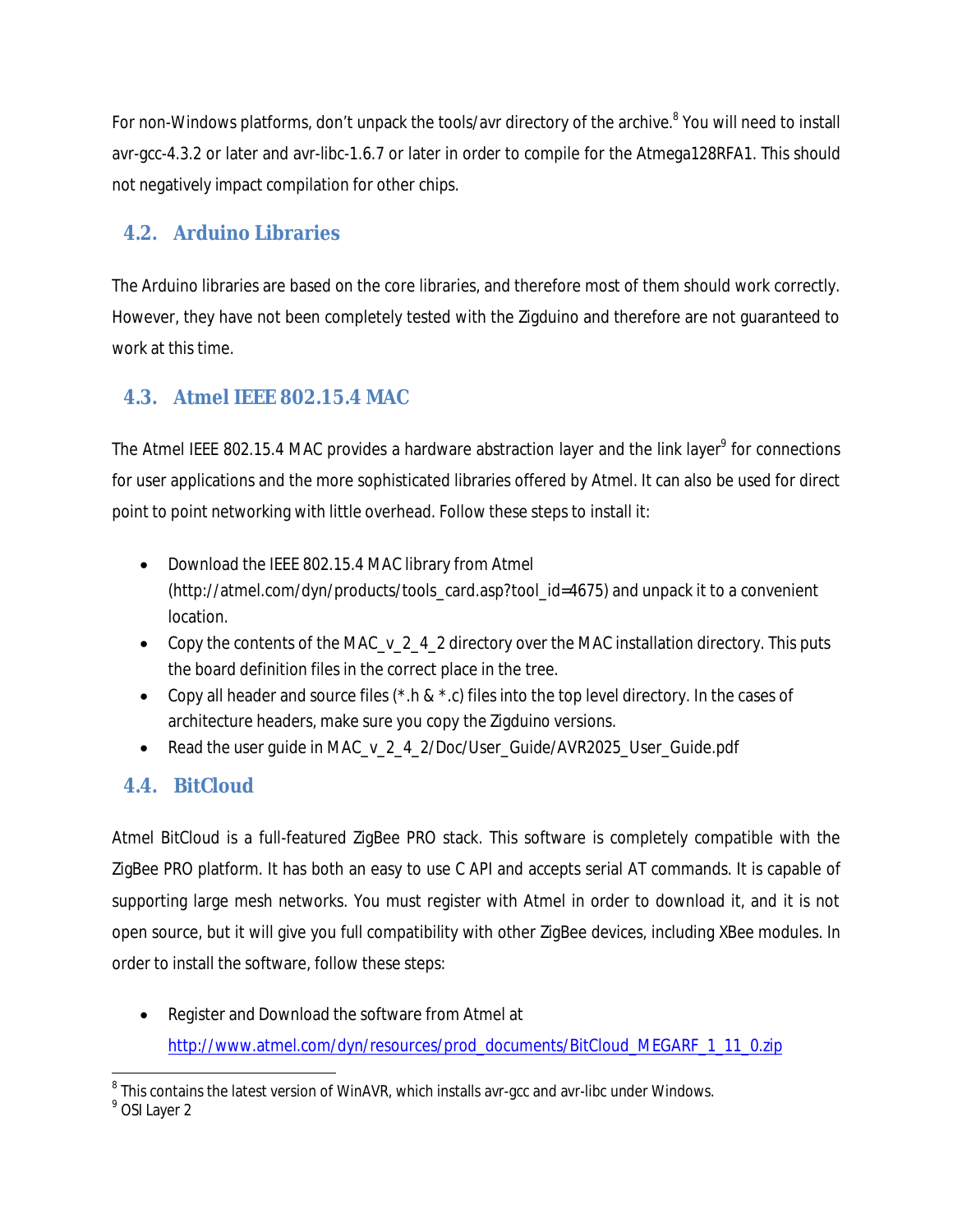- Unpack the contents in a convenient location
- Read the user quide in

## **5. Zigduino Usage**

#### **5.1. Powering the Zigduino**

There are three ways to power the Zigduino – through the DC power jack, through the USB port, or through the VIN/GND pins. The DC power jack accepts a 2.1mm barrel connector with the outer conductor grounded and the center pin attached to power. The board automatically draws its power from the highest voltage available source.

### **5.2. Digital Pins**

The digital pins on the Zigduino are set up to act as similarly to those on the stock Zigduino. Since the Atmega128RFA1 is a 3.3V part, these pins cannot supply the same voltage or current as the Atmega328 of the stock 5V Duemilanove or the Uno. Each digital pin is protected by a 100Ω resistor and a pair of diodes wired in series between the pin and the power rail. This limits the maximum output current to 33 mA or less. However, the pin can absorb transient spikes are large as  $\pm 30V$ , or between -2.5V and +5.8V continuous.

While most modern 5V logic will correctly interpret a 3.3V voltage as a logical true, this is NOT true of all logic, in particular CMOS of the C, AC, HC, and AHC series.<sup>10</sup> If this is a problem, it may manifest in unpredictable and strange ways, because the response to a 3.3V input may be undefined. When in doubt, check the datasheets of the parts used in the particular shield in question.

### **5.3. Analog Pins**

 $\overline{\phantom{a}}$ 

The analog pins of the Zigduino may be used as digital pins, and have the same protection described above. However, in analog mode, they can only measure voltages from 0-1.8V, or a little more than a third of the range measured by more conventional 3.3V Arduino boards. This is a hardware limitation and cannot be modified by supplying a higher voltage to the AREF pin.

<sup>&</sup>lt;sup>10</sup> See <u>http://www.interfacebus.com/voltage\_threshold.html</u> for a chart of the voltage thresholds of different types of logic, or the datasheets of the parts in question.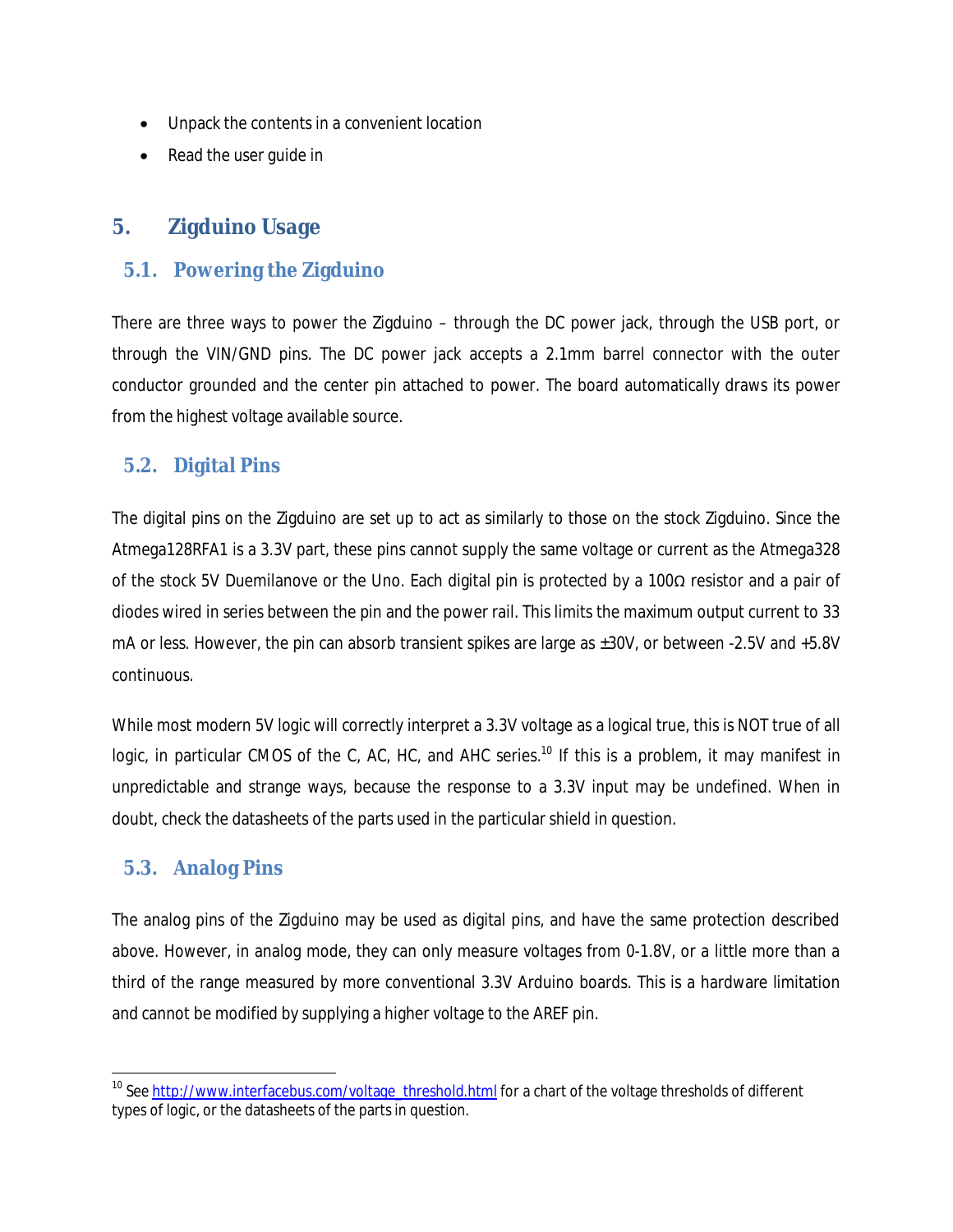Usage of the A4 and A5 analog inputs requires configuration of the solder jumpers on the back of the board, as discussed above.

# **5.4. Wired Communications**

Wired communications on the Zigduino work much like they do on the standard Arduinos.

#### **5.4.1. USB/Serial**

The Zigduino has a single UART, which is connected to digital pins 0 and 1. These pins are connected to the corresponding pins on the FTDI serial interface. In order to use them, you use the Serial library, described in the Arduino reference library at http://arduino.cc/en/Reference/Serial.

#### **5.4.2. SPI**

The SPI bus is brought out three different places:

- 1. Through the ISP programming connector, as is typical for all Arduinos.
- 2. Through the dedicated SPI connector set alongside the left hand bank of digital pins.
- 3. Through digital pins 11, 12, and 13, if the jumpers are set correctly.

Note that the hardware CS pin is not brought out in the ZIgduino. This should only require a small amount of extra housekeeping, since a CS line must be chosen and operated from user code. This is expected to be rolled into future versions of the SPI library, and will not require further user attention. In order to use the SPI library, see the documentation for the SPI library at http://arduino.cc/en/Reference/SPI

#### **5.4.3. I <sup>2</sup>C (Wire)**

The  $I<sup>2</sup>C$  bus, also known as Two Wire (TWI) or simply Wire, is a popular interface for networking Arduinos and a variety of commercial sensors and other peripheral chips together. It is located on the permanent I<sup>2</sup>C connector, and can be taken through the A4 and A5 pins (as it is on other non-Mega Arduinos) by making the two jumpers on the back of the board, under the  $I^2C$  connector. Wherever it is brought through, it can be accessed with the Arduino Wire library, http://arduino.cc/en/Reference/Wire